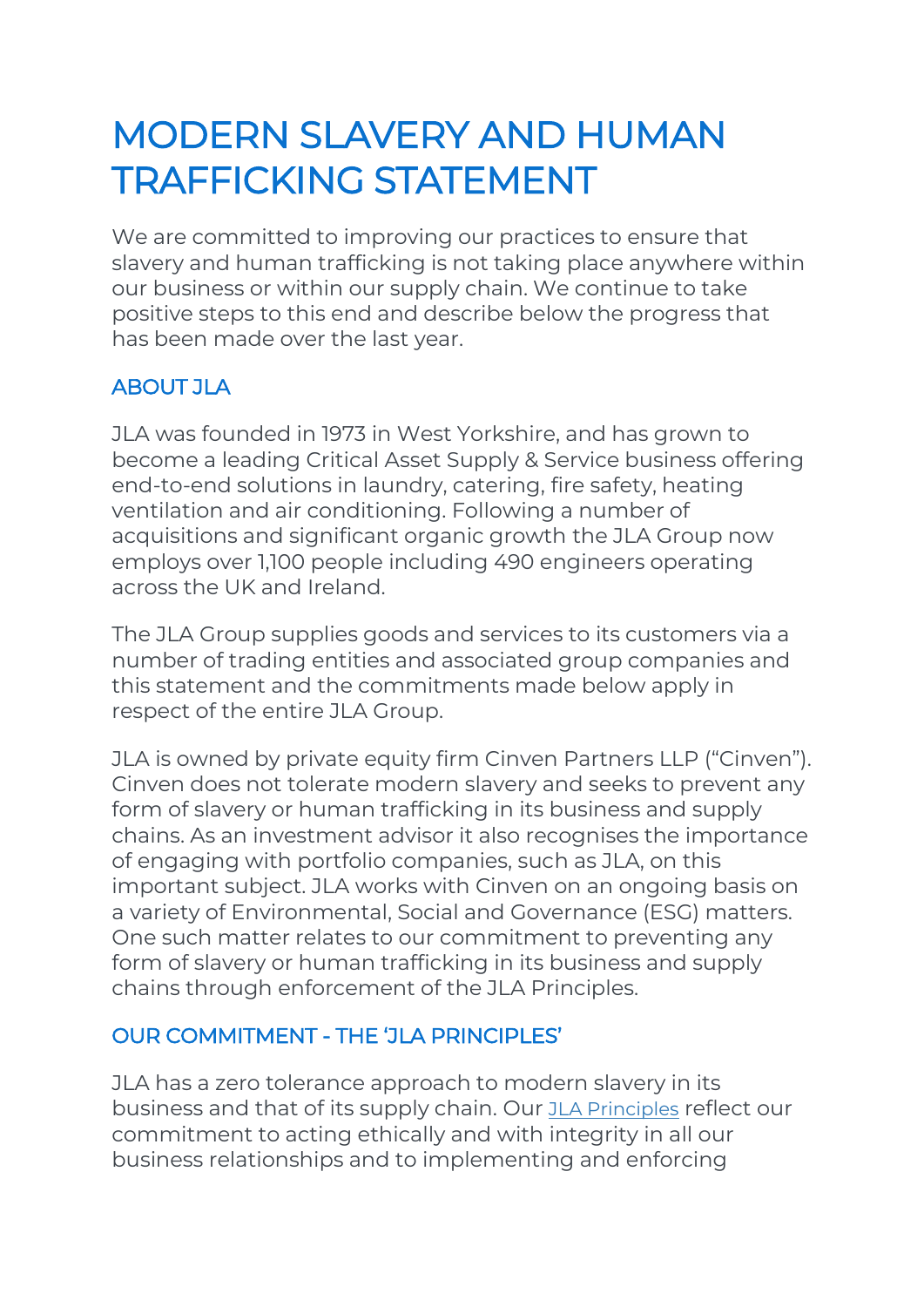effective systems and controls to ensure slavery and human trafficking is not taking place anywhere in our supply chains. We expect all those in our supply chain to comply with this approach.

#### EMPLOYMENT PRACTICES

Our employment practices are compliant with applicable employment and health and safety legislation, and as a result, we are confident that there is no slavery, human trafficking or child exploitation taking place within our organisation. As part of the on-boarding process, all employees are required to provide documentary evidence of their entitlement to work in the UK and all employees are required to hold a UK bank account. JLA is fully compliant with the legislative requirements of both the National Minimum Wage and the National Living Wage. Furthermore, we ensure that the employment agencies that we deal with are also fully compliant with the applicable legislation.

## OUR SUPPLIERS

JLA is proud of the strength and longevity of the relationships that it has with a number of trusted key suppliers both in the UK and around the world. Some of our suppliers have supplied goods to JLA for over 30 years and we work together co-operatively and transparently to ensure that we continue to achieve our joint business aims. The value that our suppliers place on their relationship with JLA has been demonstrated by the positive responses and support we receive from them during the supplier engagement exercise described below.

## OUR DUE DILIGENCE PROCESSES

JLA is an acquisitive business which acquired 6 businesses in 2020 alone. These, coupled with previous acquisitions means that JLA now has a much larger number of supplier relationships which requires a risk based approach in seeking to ensure that there is no slavery or human trafficking in our business or supply chain.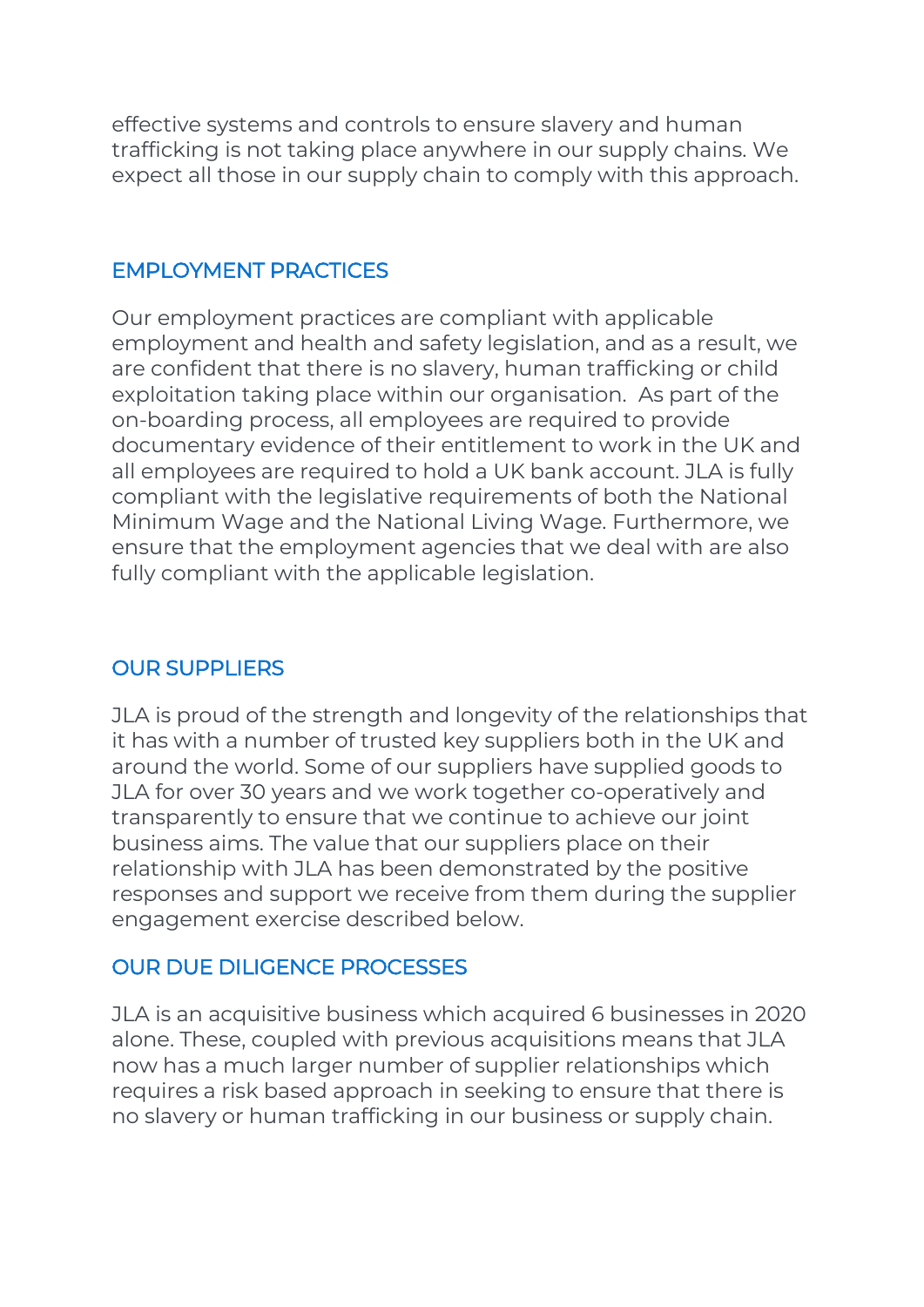As part of our initiative to identify and mitigate risk, we have for a number of years carried out a review of our equipment supply chain across the Group to identify and assess any areas of potential risk. Given the responses received, the nature of our supplier's business operations and their location we consider the risk to be low. This year that review has included the suppliers within our acquired businesses within the Fire and Heat divisions and we will continue to enhance our supplier due diligence process so that it identifies higher risk relationships across our enlarged supplier base. We will terminate our relationship with any supplier who fails to engage in this process and continue to request that any new supplier confirms their adherence to the JLA Principles as a mandatory part of the supplier on-boarding process.

JLA commenced its onsite audit programme for its key suppliers in 2020 but this programme was hampered by the Covid-19 pandemic. Going forward we will incorporate audits when tendering supply contracts for high risk suppliers in line with our risk-based approach. All tenders issued will include an assessment of the supplier's approach to modern slavery concerns, as well as ESG matters more generally.

Last year we turned our attention to our contractors, and we now include compliance with the Modern Slavery Act and JLA Principles as a key requirement.

#### STAFF TRAINING AND IDENTIFYING RISK

To ensure a high level of understanding of the risks of modern slavery and human trafficking in our supply chains and our business, we continue to take steps to raise awareness amongst our suppliers, contractors and our employees. We will ensure that for any employee involved in the supplier on-boarding process they will have access to and full awareness of the JLA Principles and the supplier due diligence process.

We currently do not have any specific training on the Modern Slavery Act in place. We do however have a comprehensive suite of online training for new employees including on Whistle Blowing. Additionally, all staff have regular compulsory training requirements they must complete to ensure that they are up to